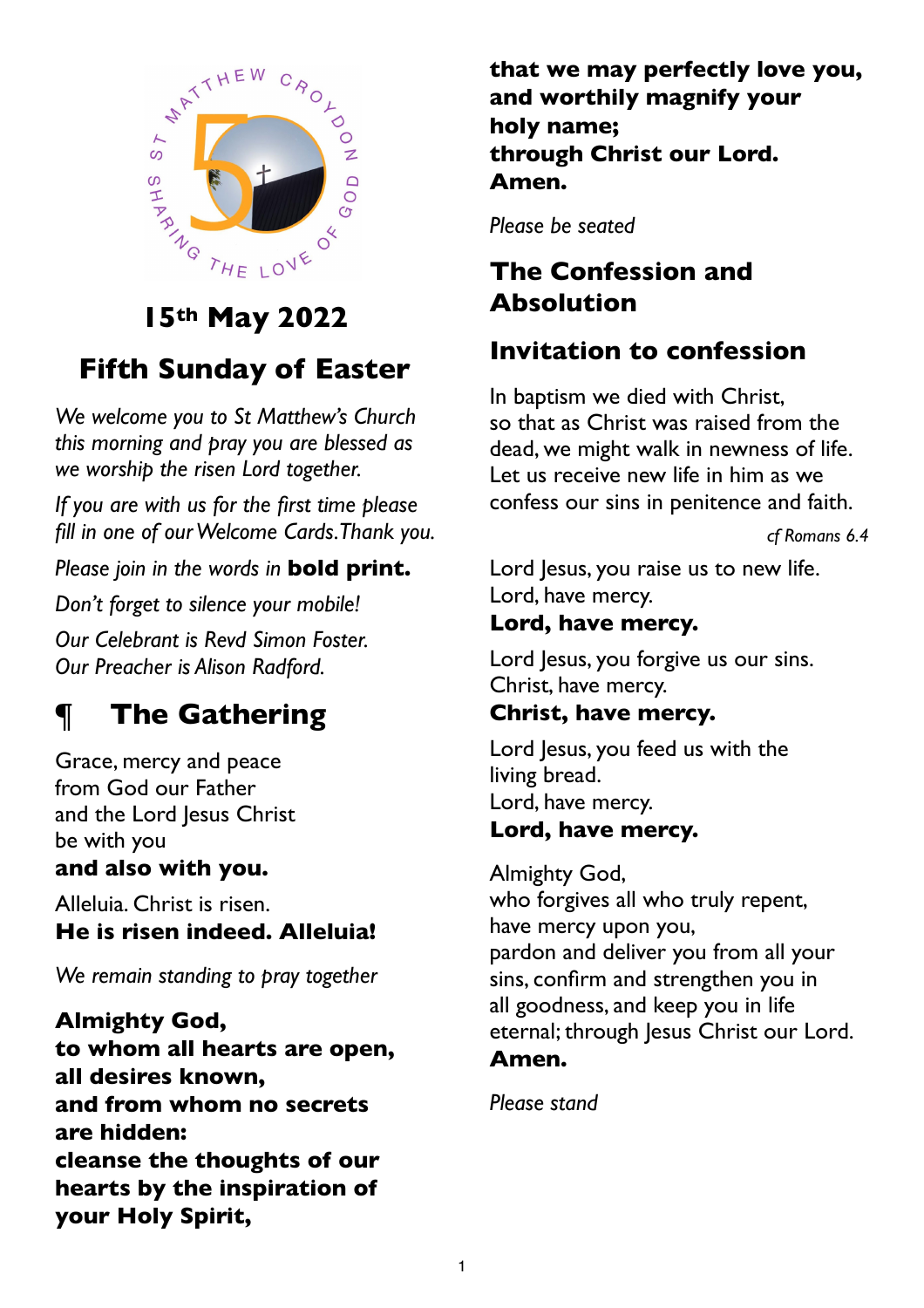### **Gloria in Excelsis**

**Glory to God in the highest, and peace to his people on earth.**

**Lord God, heavenly King, almighty God and Father, we worship you, we give you thanks, we praise you for your glory.**

**Lord Jesus Christ, only Son of the Father, Lord God, Lamb of God, you take away the sin of the world: have mercy on us; you are seated at the right hand of the Father: receive our prayer.**

**For you alone are the Holy One, you alone are the Lord, you alone are the Most High, Jesus Christ, with the Holy Spirit, in the glory of God the Father. Amen.** 

#### **The Collect**

#### *A period of silent prayer*

#### Risen Christ,

your wounds declare your love for the world and the wonder of your risen life: give us compassion and courage to risk ourselves for those we serve, to the glory of God the Father.

#### **Amen.**

# **¶ The Liturgy of the Word**

Let us prepare ourselves for the Word of God as it comes to us in the reading of Holy Scripture.

#### **Our hearts and minds are open.**

*Please be seated*

### **First Reading**

#### *Acts 11.1-18*

The apostles and the believers who were in Judea heard that the Gentiles had also accepted the word of God. 2So when Peter went up to Jerusalem, the circumcised believers criticised him, 3saying, 'Why did you go to uncircumcised men and eat with them?' 4Then Peter began to explain it to them, step by step, saying, 5'I was in the city of Joppa praying, and in a trance I saw a vision. There was something like a large sheet coming down from heaven, being lowered by its four corners; and it came close to me. 6As I looked at it closely I saw four-footed animals, beasts of prey, reptiles, and birds of the air. 7I also heard a voice saying to me, "Get up, Peter; kill and eat." <sup>8</sup>But I replied, "By no means, Lord; for nothing profane or unclean has ever entered my mouth." 9But a second time the voice answered from heaven, "What God has made clean, you must not call profane." 10This happened three times; then everything was pulled up again to heaven. <sup>11</sup>At that very moment three men, sent to me from Caesarea, arrived at the house where we were. 12The Spirit told me to go with them and not to make a distinction between them and us. These six brothers also accompanied me, and we entered the man's house. 13He told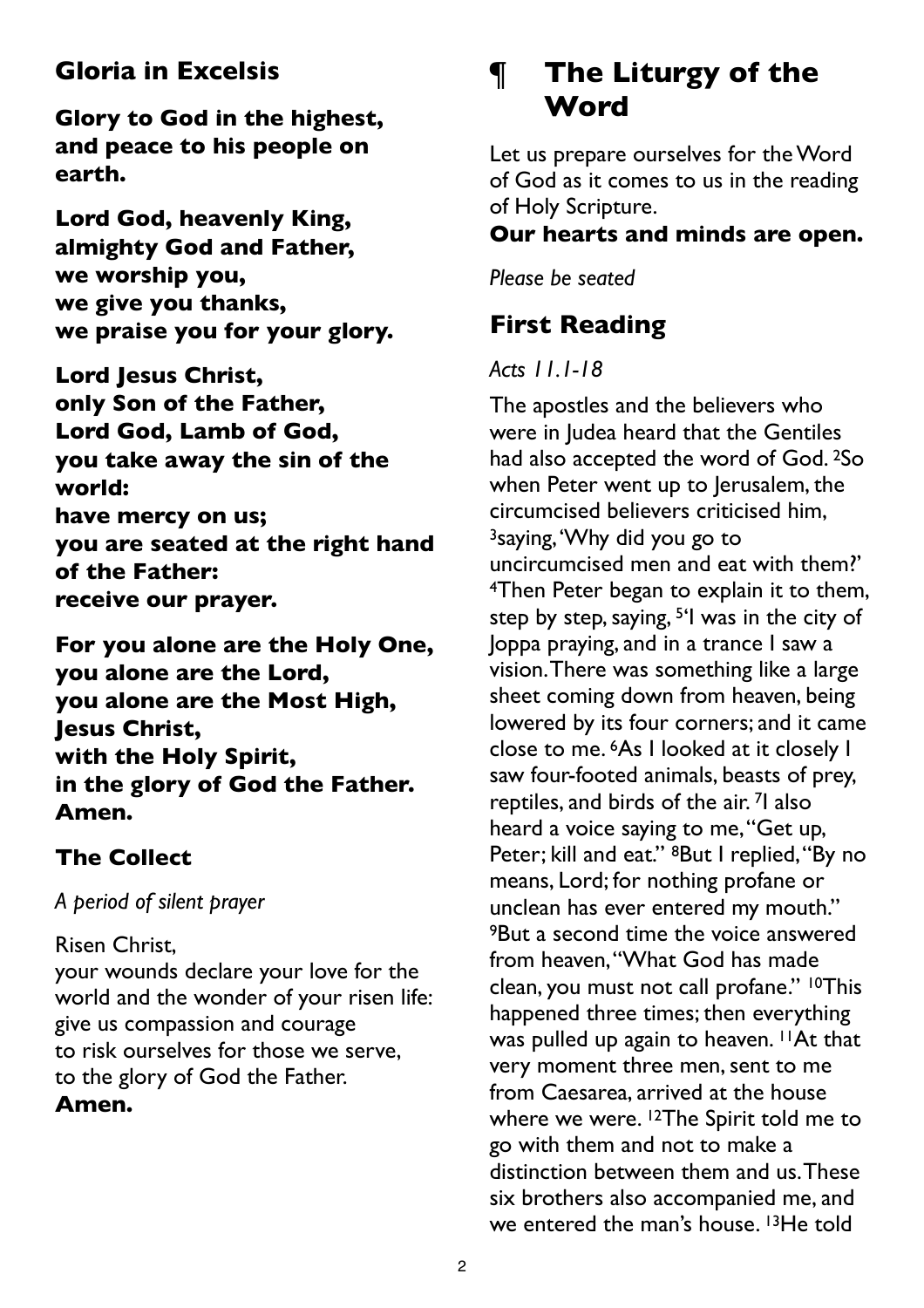us how he had seen the angel standing in his house and saying, "Send to Joppa and bring Simon, who is called Peter; 14he will give you a message by which you and your entire household will be saved." <sup>15</sup>And as I began to speak, the Holy Spirit fell upon them just as it had upon us at the beginning. 16And I remembered the word of the Lord, how he had said, "John baptized with water, but you will be baptized with the Holy Spirit." <sup>17</sup>If then God gave them the same gift that he gave us when we believed in the Lord Jesus Christ, who was I that I could hinder God?' <sup>18</sup>When they heard this, they were silenced. And they praised God, saying, 'Then God has given even to the Gentiles the repentance that leads to life.'

This is the word of the Lord. **Thanks be to God.**

### **Second Reading**

*Revelation 21.1-6*

I, John, saw a new heaven and a new earth; for the first heaven and the first earth had passed away, and the sea was no more. 2And I saw the holy city, the new Jerusalem, coming down out of heaven from God, prepared as a bride adorned for her husband. 3And I heard a loud voice from the throne saying,

'See, the home of God is among mortals.

He will dwell with them; they will be his peoples,

and God himself will be with them;

4he will wipe every tear from their eyes.

Death will be no more;

mourning and crying and pain will be no more,

for the first things have passed away.'

5And the one who was seated on the throne said, 'See, I am making all things new.' Also he said, 'Write this, for these words are trustworthy and true.' 6Then he said to me, 'It is done! I am the Alpha and the Omega, the beginning and the end. To the thirsty I will give water as a gift from the spring of the water of life.'

This is the word of the Lord.

### **Thanks be to God.**

Let us stand to greet the Gospel of Christ

# **The Gospel**

Alleluia, alleluia alleluia.

#### **Alleluia, alleluia, alleluia.**

I am the first and the last, says the Lord, and the living one;

I was dead, and behold I am alive for evermore.

### **Alleluia, alleluia, alleluia.**

The Lord be with you **and also with you.**

Hear the Gospel of our Lord Jesus Christ according to John. **Glory to you, O Lord.**

*John 13.31-35*

During the supper, when Judas had gone out, Jesus said, 'Now the Son of Man has been glorified, and God has been glorified in him. 32If God has been glorified in him, God will also glorify him in himself and will glorify him at once. 33Little children, I am with you only a little longer. You will look for me; and as I said to the Jews so now I say to you, "Where I am going, you cannot come." 34I give you a new commandment, that you love one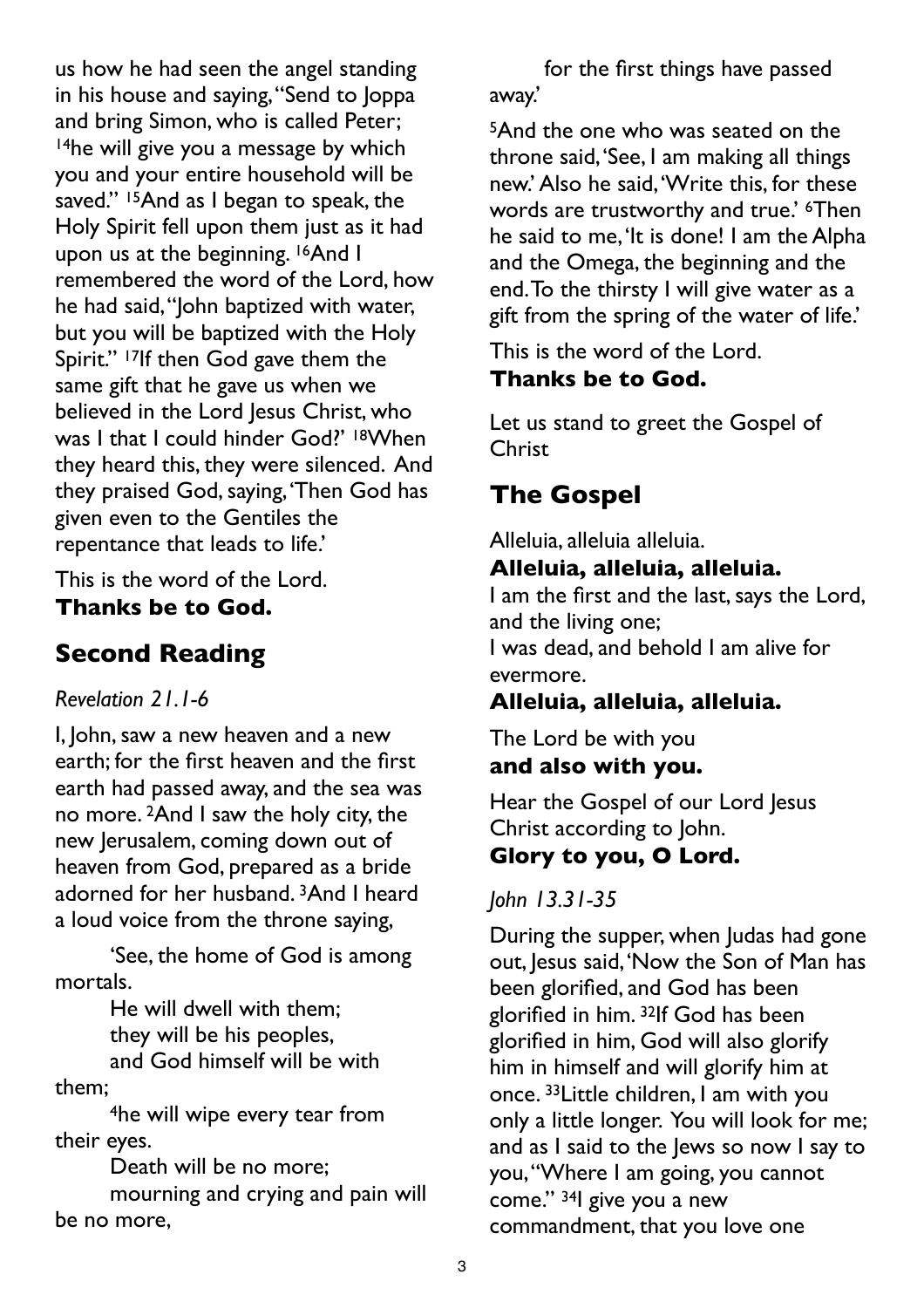another. Just as I have loved you, you also should love one another. 35By this everyone will know that you are my disciples, if you have love for one another.'

This is the Gospel of the Lord. **Praise to you, O Christ.**

*Please be seated* 

### **The Sermon**

Let us stand to declare our faith in the resurrection of our Lord Jesus Christ.

# **The Creed**

**Christ died for our sins in accordance with the Scriptures; he was buried; he was raised to life on the third day in accordance with the Scriptures; afterwards he appeared to his followers, and to all the apostles: this we have received, and this we believe. Amen.**

*Please be seated*

### **Prayers of Intercession**

As a royal priesthood, let us pray to the Father through Christ who ever lives to intercede for us.

Reveal your kingdom among the nations; may peace abound and justice flourish.

Especially we pray for… Your name be hallowed.

#### **Your kingdom come.**

Send down upon us the gift of the Spirit and renew your Church with power from on high. Especially we pray for… Your name be hallowed.

### **Your kingdom come.**

Deliver the oppressed, strengthen the weak, heal and restore your creation. Especially we pray for… Your name be hallowed.

### **Your kingdom come.**

Rejoicing in the fellowship of the Church on earth, we join our prayers with all the saints in glory. Especially we remember… Your name be hallowed.

#### **Your kingdom come.**

Merciful Father, **accept these prayers for the sake of your Son, our Saviour, Jesus Christ. Amen.**

# **¶ The Liturgy of the Sacrament**

*Please stand* 

### **The Peace**

The risen Christ came and stood among his disciples and said, 'Peace be with you.' Then were they glad when they saw the Lord. Alleluia. *cf John 20.19*

The peace of the Lord be always with you

#### **and also with you.**

Let us offer one another a sign of God's peace.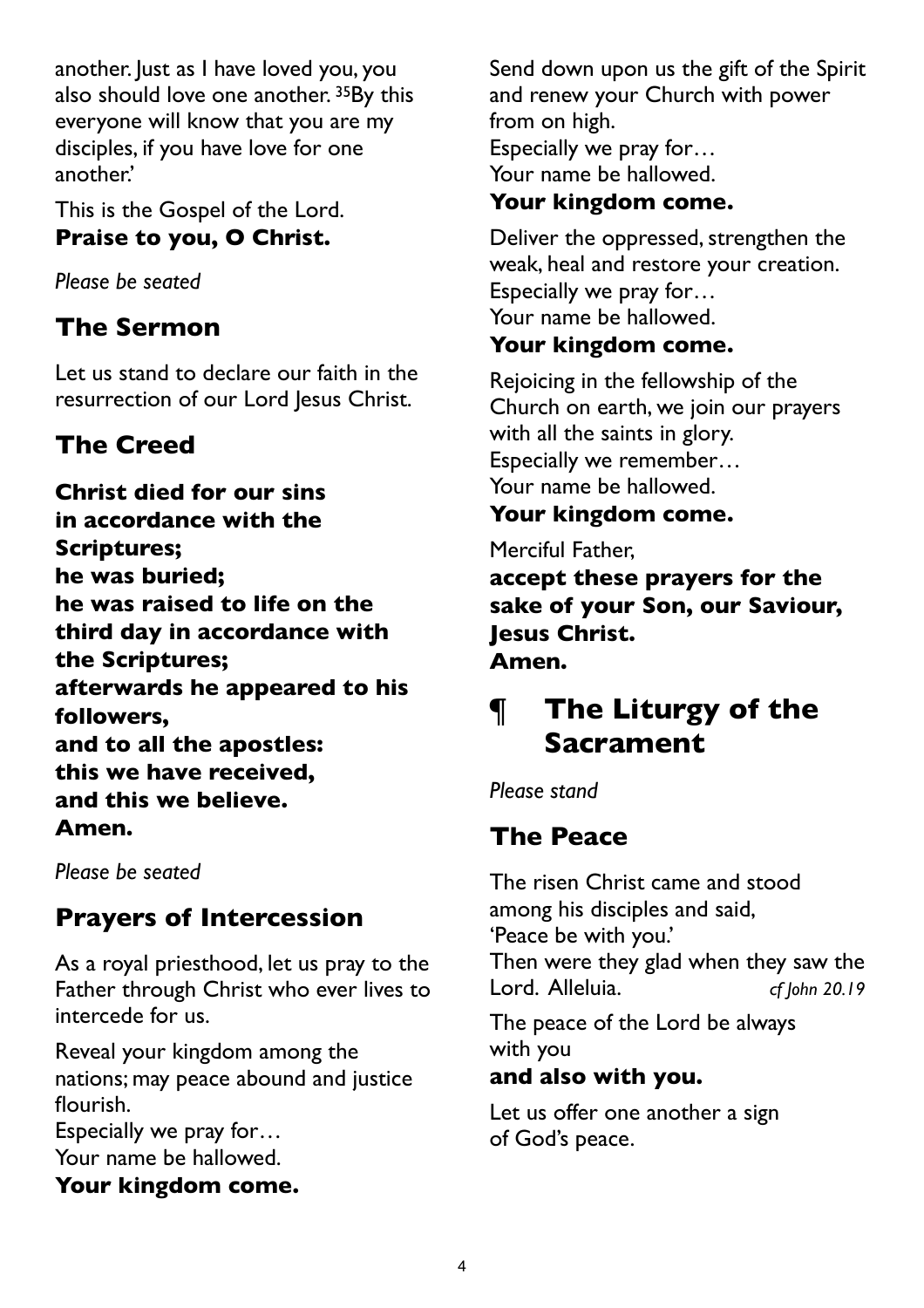**Yours, Lord, is the greatness, the power, the glory, the splendour, and the majesty; for everything in heaven and on earth is yours. All things come from you, and of your own do we give you.**

# **The Eucharistic Prayer (E)**

The Lord is here. **His Spirit is with us.**

Lift up your hearts. **We lift them to the Lord.**

Let us give thanks to the Lord our God. **It is right to give thanks and praise.**

It is indeed right, our duty and our joy, always and everywhere to give you thanks, almighty and eternal Father, and in these days of Easter to celebrate with joyful hearts the memory of your wonderful works. For by the mystery of his passion Jesus Christ, your risen Son, has conquered the powers of death and hell and restored in men, women and children the image of your glory. He has placed them once more in paradise and opened to them the gate of life eternal.

And so, in the joy of this Passover, earth and heaven resound with gladness while angels and archangels and the powers of all creation sing for ever the hymn of your glory:

**Holy, holy, holy Lord, God of power and might, heaven and earth are full of your glory. Hosanna in the highest.**

#### **Blessed is he who comes in the name of the Lord. Hosanna in the highest.**

We praise and bless you, loving Father, through Jesus Christ, our Lord; and as we obey his command, send your Holy Spirit, that broken bread and wine outpoured may be for us the body and blood of your dear Son.

On the night before he died he had supper with his friends and, taking bread, he praised you. He broke the bread, gave it to them and said:

Take, eat; this is my body which is given for you;

do this in remembrance of me.

When supper was ended he took the cup of wine.

Again he praised you,

gave it to them and said:

Drink this, all of you;

this is my blood of the new covenant, which is shed for you and for many for the forgiveness of sins.

Do this, as often as you drink it, in remembrance of me.

So, Father, we remember all that Jesus did, in him we plead with confidence his sacrifice made once for all upon the cross.

Bringing before you the bread of life and cup of salvation,

we proclaim his death and resurrection until he comes in glory.

Praise to you Lord Jesus:

### **Dying you destroyed our death, rising you restored our life: Lord Jesus, come in glory.**

Lord of all life, help us to work together for that day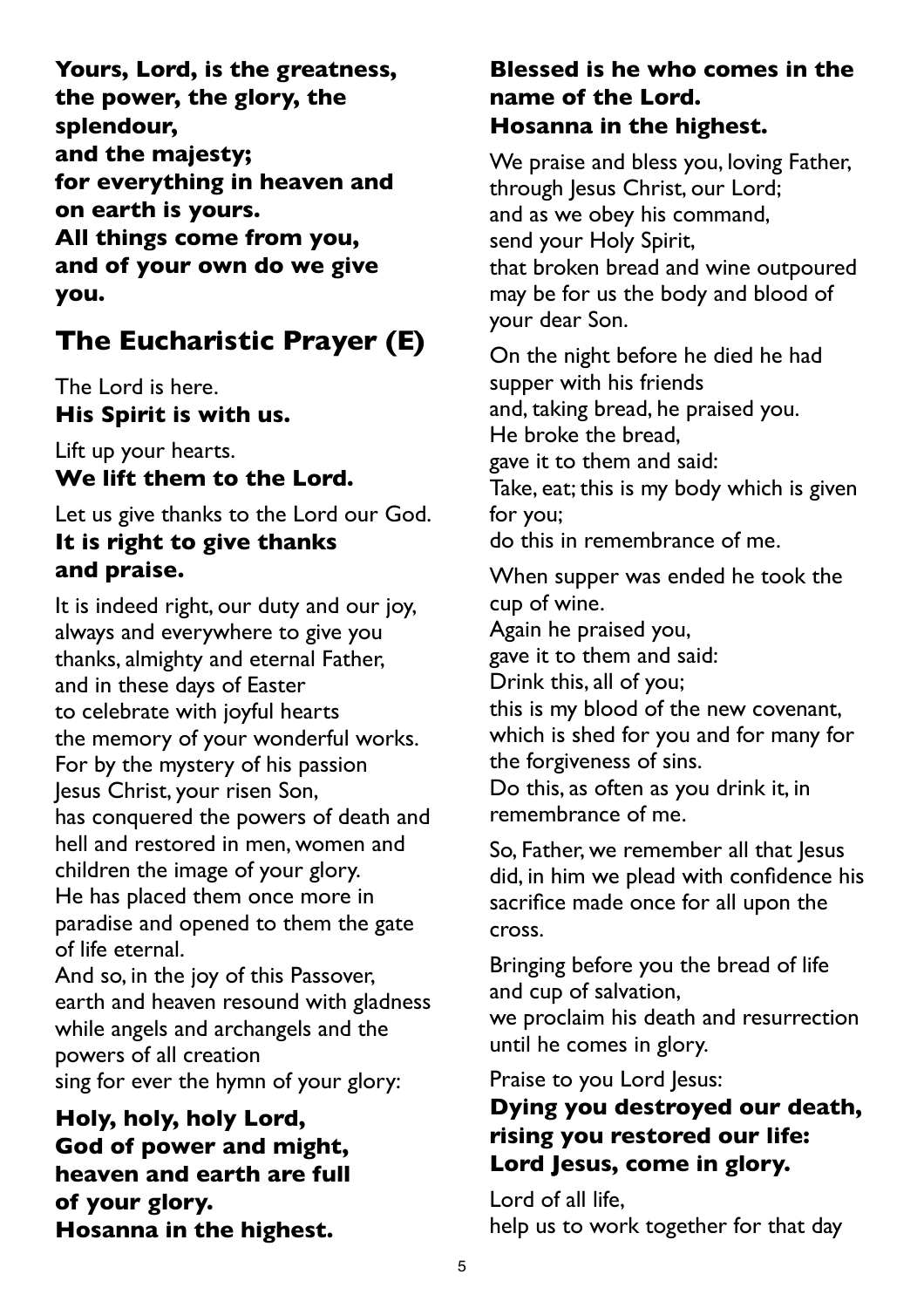when your kingdom comes and justice and mercy will be seen in all the earth.

Look with favour on your people, gather us in your loving arms and bring us with St Matthew and all the saints to feast at your table in heaven.

**Through Christ, and with Christ, and in Christ, in the unity of the Holy Spirit, all honour and glory are yours, O loving Father, for ever and ever. Amen.**

### **The Lord's Prayer**

Raised again with Christ in the power of the Spirit, we say:

**Our Father in heaven, hallowed be your name, your kingdom come, your will be done, on earth as in heaven. Give us today our daily bread. Forgive us our sins as we forgive those who sin against us. Lead us not into temptation but deliver us from evil. For the kingdom, the power, and the glory are yours now and for ever. Amen.** 

### **Breaking of the Bread**

We break this bread to share in the body of Christ.

**Though we are many, we are one body, because we all share in one bread.**

### **Agnus Dei**

**Lamb of God, you take away the sin of the world, have mercy on us.**

**Lamb of God, you take away the sin of the world, have mercy on us.**

**Lamb of God, you take away the sin of the world, grant us peace.**

# **Giving of Communion**

Alleluia. Christ our passover is sacrificed for us.

#### **Therefore let us keep the feast. Alleluia.**

*Communicant members of any Christian Church are invited to receive Holy Communion. If you wish to receive a blessing please bow your head.*

### **Prayer after Communion**

*Silence is kept.*

Eternal God, whose Son Jesus Christ is the way, the truth, and the life: grant us to walk in his way, to rejoice in his truth, and to share his risen life; who is alive and reigns, now and for ever. **Amen.**

**Almighty God, we thank you for feeding us with the body and blood of your Son Jesus Christ.**